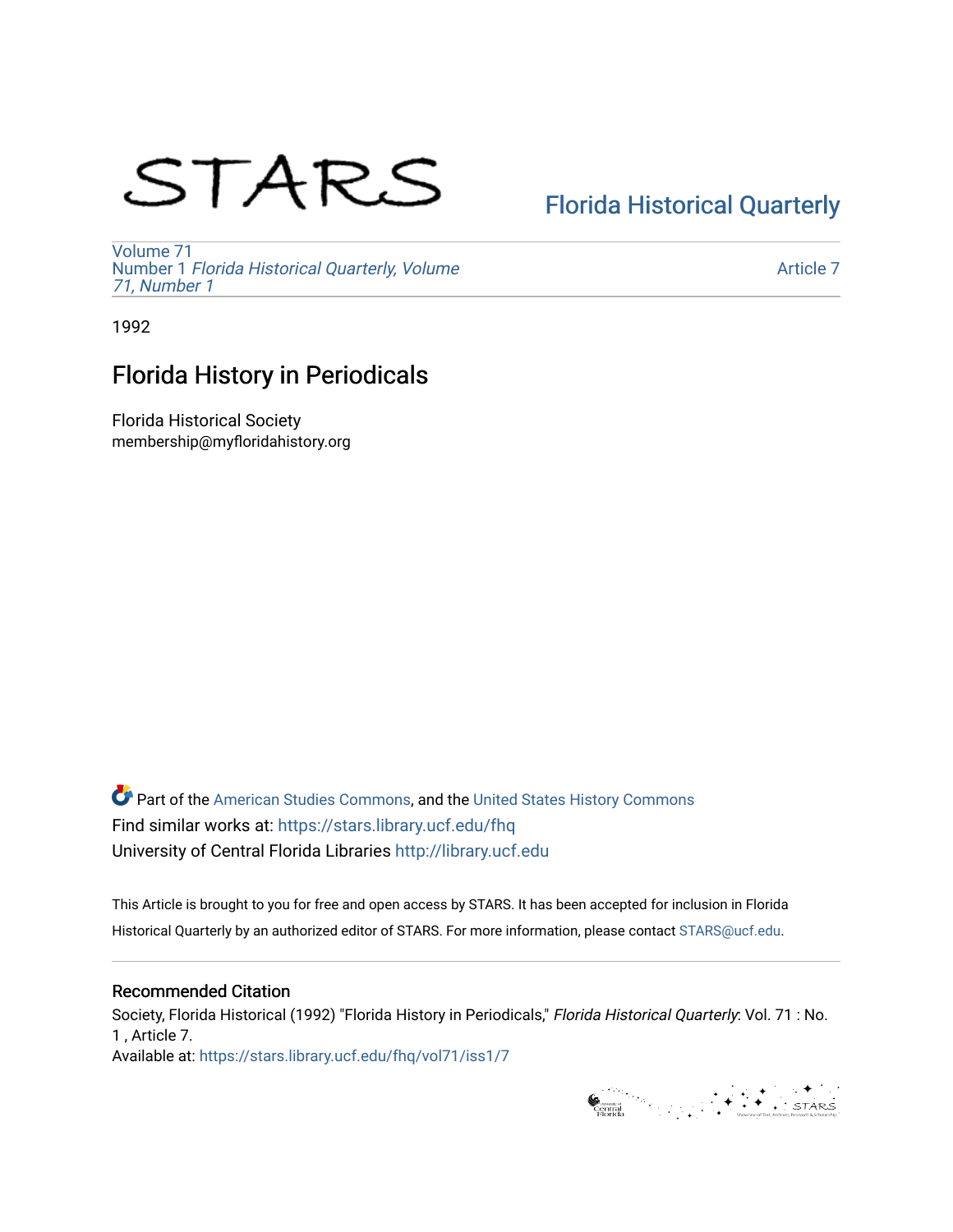This selected bibliography includes scholarly articles in the field of Florida history, archaeology, geography, political science, and anthropology published in state, regional, and national periodicals in 1991. Articles, notes, and documents that have appeared in the *Florida Historical Quarterly* are not included in this listing since they appear in the annual index of each volume. The present listing also includes articles appearing in journals not published on schedule and that were not in the list printed in the July 1991 issue of the *Quarterly.*

- ABBOTT, DOROTHY, "Recovering Zora Neale Hurston's Work," *Frontiers* 12 (No. 1, 1991), 174-81.
- "ALACHUA COUNTY'S UNKNOWN TREASURE" [Haile family homestead], *Florida Living* 11 (August 1991), 52-55.
- ALDIUNO , FRANK , "The Smugglers' Blues: Drug and Alien Traffic in Tampa During the 1920s," *Tampa Bay History* [University of South Florida History Department] 13 (Fall/ Winter 1991), 27-39.
- ANGROSINO, MICHAEL V., "Conversations in a Monastery" [St. Leo Abbey], *Oral History Review* 19 (Spring/Fall 1991), 55- 73.
- ARCHIBALD, LAUREN C., "Working to Save the Past in Sarasota County, Florida: A New Archaeological Review Program," *Florida Anthropologist* 44 (March 1991), 30-46.

 , "An Early Twentieth-Century Domestic Artifact Scatter in Osprey, Sarasota County, Florida," *Florida Anthropologist* 44 (March 1991), 47-57.

- BARTLETT, PATRICIA, "Why did Peter Knight Leave [Fort] Myers for Tampa, c. 1885]?," *South Florida History Magazine* [Historical Association of Southern Florida] 18 (Fall 1991), 8-10.
- BILLINGTON, MIKE, BERTA DELGADO, AND TOM LASSITER, "To Protect and Profit" [misuse of police power in the south Florida drug trade], *Southern Exposure* 19 (Winter 1991), 42-45.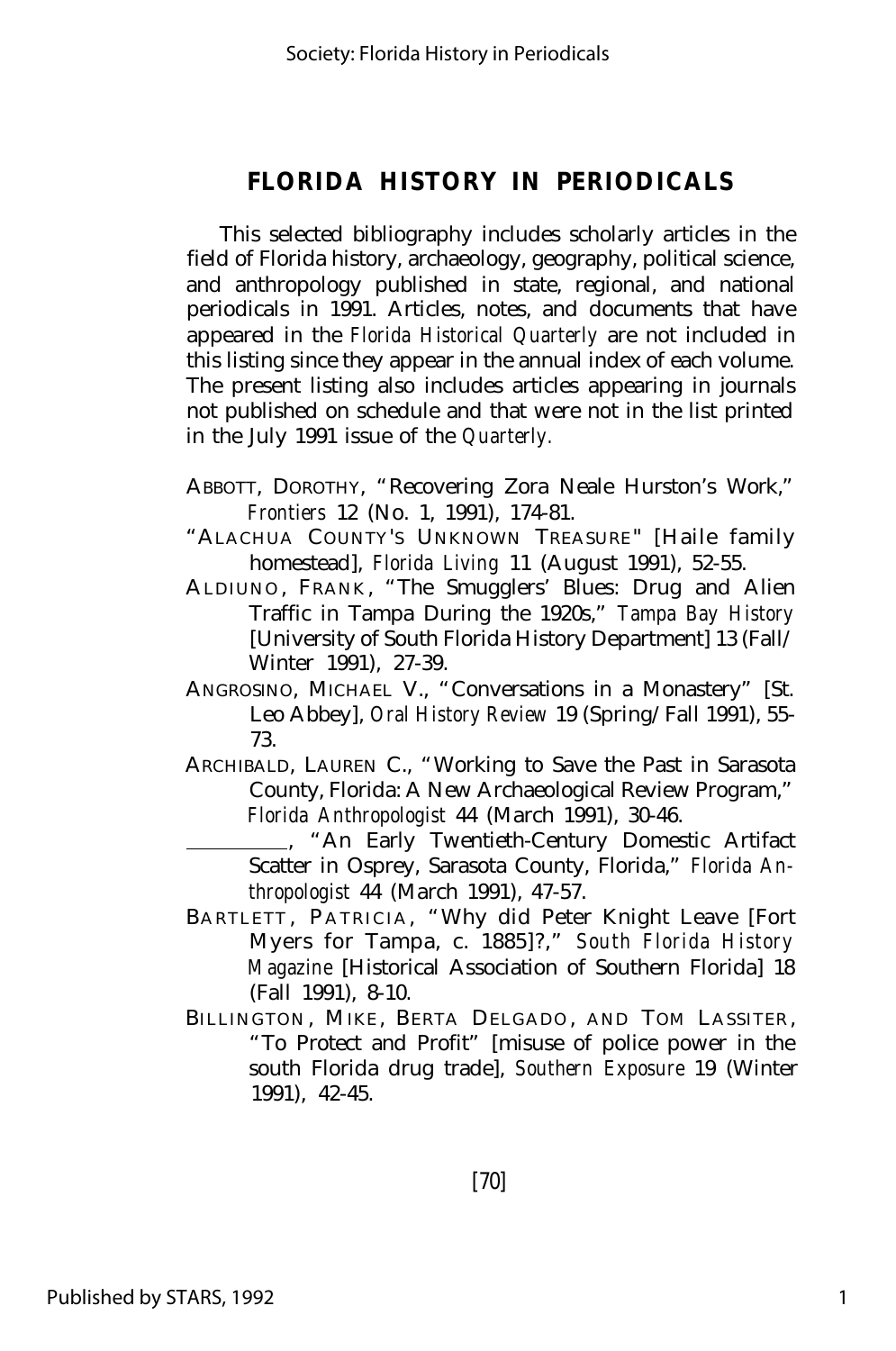- BRIERLY, ALLEN BRONSON, AND DAVID MOON, "ElectoralCoalitions and Institutional Stability: The Case of Metropolitan Reform in Dade County, Florida," *Journal of Politics* 53 (August 1991), 701-19.
- BROWN, CANTER, JR., "The East Florida Coffee Land Expedition of 1821: Plantations or a Bonapartist Kingdom of the Indies," *Tequesta* [Historical Association of Southern Florida] 51 (1991), 7-28.
	- , "George Meade, John Pemberton, and A. P. Hill: Army Relationships During the Florida Crisis, 1849- 1850," *Tampa* Bay *History* 13 (Fall/Winter 1991), 5-26.

 , "Moving a Military Road" [Fort Meade], *South Florida History Magazine* 18 (Spring 1991), 8-11.

\_\_\_, "Tampa and the Coming of the Railroad, 1853-1884," *The Sunland Tribune* [Tampa Historical Society] 17 (November 1991), 13-18.

- CALLAHAN RENA, "Archer: City of Dreams and Ambition," *Florida Living* 11 (February 1991), 10-11.
- CAMPBELL , JOHN J., "You Can't Trust a Hurricane," *Florida Living* 11 (October 1991), 16-17.
- CHAPMAN, ARTHUR E., "Phones Started Ringing in Miami in *1899," South Florida History Magazine* 18 (Fall 1991), 27-28.
- COKER, WILLIAM S., AND RONDLD V. EVANS, "Poetry and Politics in Pensacola, 1821," *Pensacola History Illustrated* 4 (Winter 1991), 19-24.
- COLE, BILLIE K., "The Old Davie School: Birth and Rebirth of a Broward Landmark," *Broward Legacy* [Broward County Historical Commission] 14 (Summer-Fall 1991), 2-7.
- COLEMAN, JAMES C., "Gunfire on the Gulf," *Pensacola History Illustrated* 4 (Winter 1991), 1-6.
- CONNETT-RICHARDS, ROSE, "[Miami artist] Carl Folke Sahlin: 'Viking With A Paintbrush,'"*South Florida History Magazine* 18 (Summer 1991), 14-19.
- DEAGAN, KATHLEEN, "St. Augustine and the Mission Frontier," *Florida Anthropologist* 44 (June, September, December 1991), 154-63.
- DENHAM, JAMES M., "'The Peerless Wind Cloud': Thomas Jefferson Green and the Tallahassee-Texas Land Company" [1830 land speculation scheme], *East Texas Historical Journal* 29 (No. 2, 1991), 3-14.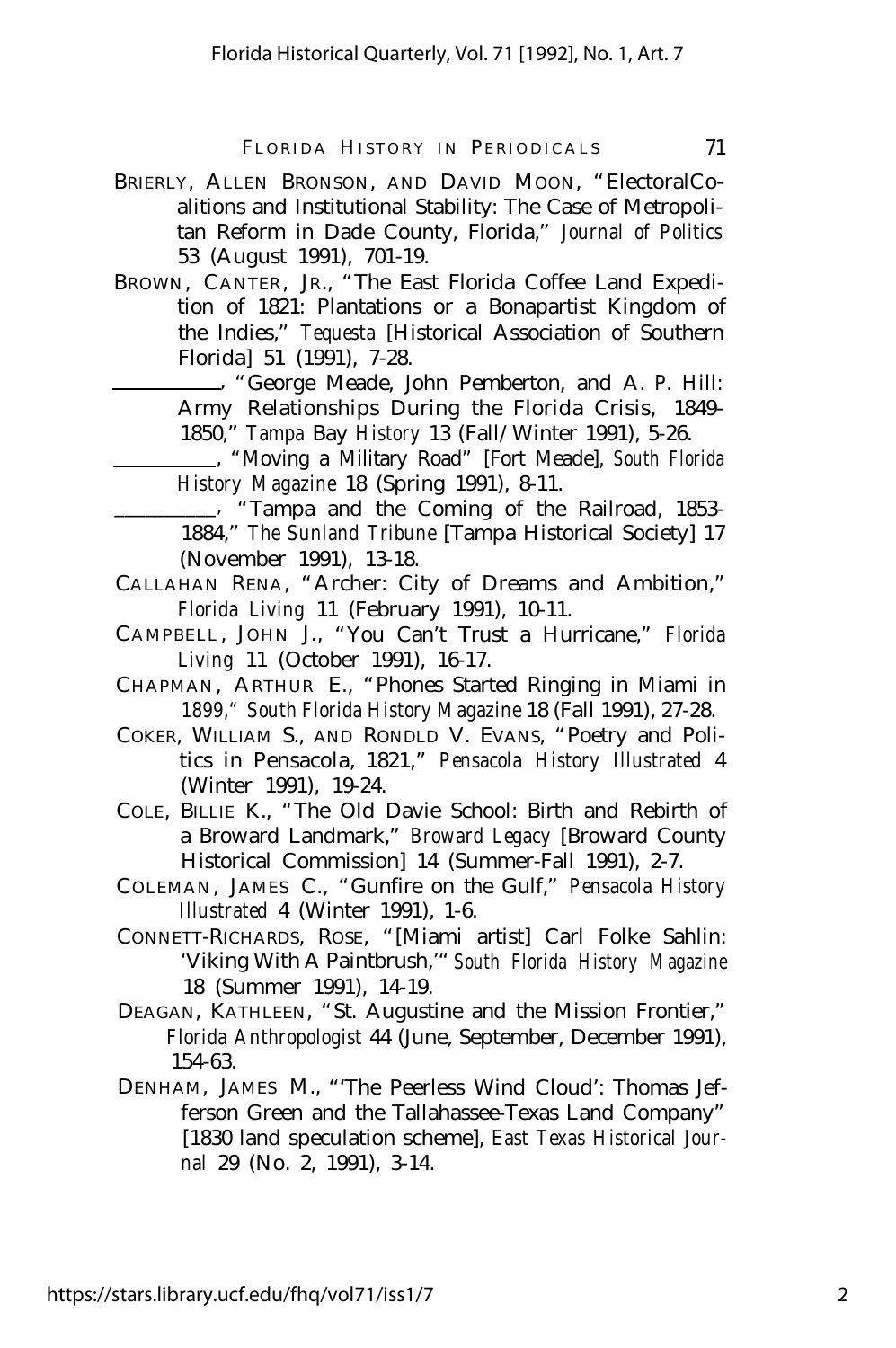72 FLORIDA HISTORICAL QUARTERLY

- DOUGAN, MICHAEL B., "[Private] Herrmann Hirsch [of the Third Florida Infantry] and the Siege of Jackson [Mississippi, May 1863-1864]," *Journal of Mississippi History* 53 (February 1991), 19-33.
- FISHMAN, CHARLES, "What Would Granddad Think of This?" [Miles Collier (Collier County) wants to build an 800-slip marina], *Florida Trend* 34 (May 1991), 33-36.
- "Flamingo Groves' Outstanding Development" [reprinted from *Fort Lauderdale Daily News,* Monday, December 1, 1930], *Broward Legacy* 14 (Winter-Spring 1991), 32-35.
- GABY, DONALD C., "The Curtiss Flying School and U. S. Marine Flying Field," *South Florida History Magazine* 18 (Summer 1991), 4-13.
- GATRELL, DEE, "Henry Shelton Sanford Library and Museum" [Sanford, Florida], *Florida Living* 11 (October 1991), 10-  $\mathbf{11}$ .
- GEORGE, PAUL S., "Downtown Fort Lauderdale: Its Demise and Renaissance in the Post-War Era," *Broward Legacy* 14 (Summer-Fall 1991), 9-19.

 , "Submarines and Soldiers: Fort Lauderdale and World War II," *Broward Legacy* 14 (Winter-Spring 1991), 2-14.

- \_\_\_\_\_\_\_\_\_\_ , "Where the Boys Were" [Fort Lauderdale during spring break, 1950s-1980s], *South Florida History Magazine* 18 (Winter 1991), 5-8.
- GLASGOW, NINA, "A Place in the Country" [Florida references to rural retirees], *American Demographics* 13 (March 1991), 24-3 1.
- GOLLER, ROBERT R., "North and South with [St. Augustine's] W. J. Harris, Photographer," *El Escribano* [St. Augustine Historical Society] 28 (1991), 1-55.
- GORDON, JULIUS J., "The Missions of Tampa: Excerpts from the Diary of Father Clavreul, 1866-1873," *Tampa Bay History* 13 (Fall/Winter 1991), 57-68.
- HALL, JANET M., "The Tampa Children's Home During the Depression Years," *Tampa* Bay *History* 13 (Spring/Summer 1991), 5-25.
- HANN, JOHN H., "The Mayaca and Jororo and Mission to Them" [east central Florida], *Florida Anthropologist* 44 (June, September, December 1991), 164-75.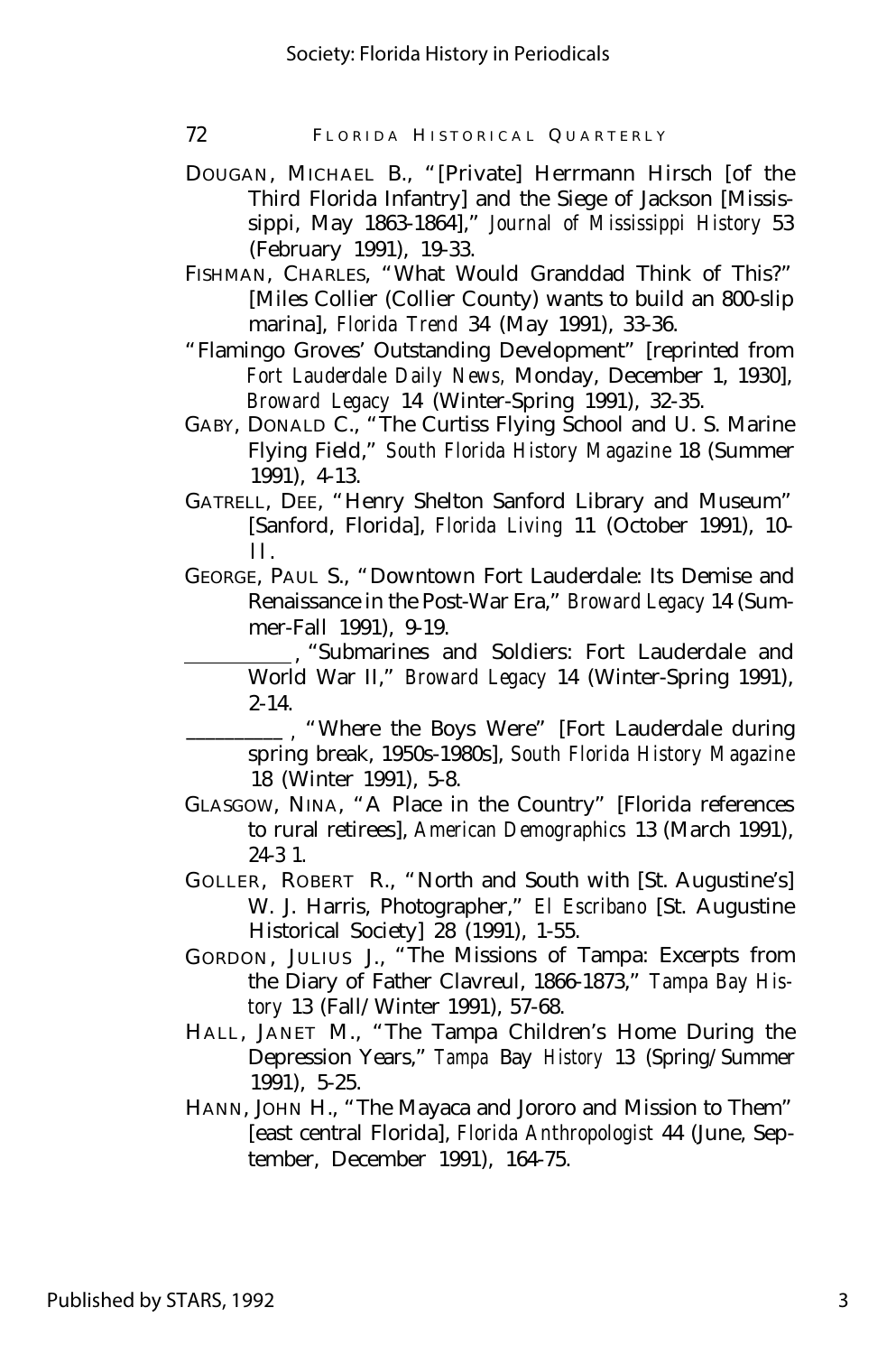- HARKNESS, JOHN F., JR., "Goodbye Governor Collins" [death of LeRoy Collins], *Florida Bar Journal* 65 (January 1991), 15-19.
- HAUSERMAN, JULIE, "The Forgotten River" [Procter and Gamble and the controversy over the Fenholloway River, Perry, Florida], *Southern Exposure* 19 (Winter 1991), 46-49.
- HIGGINBOTHAM, JAY, "The Battle of Mauvila, Causes and Consequences" [Hernando de Soto Expedition, October, 1540], *Gulf Coast Historical Review* 6 (Spring 1991), 19-33.
- HOFFMAN, KATHLEEN, "The Archaeology of the Convento De San Francisco" [St. Augustine], *Florida Anthropologist* 44 (June, September, December 1991), 139-53.
- HOLLAND, ANTONIO F., "Education Over Politics: Nathan B. Young at Florida A & M College, 1901-1923," *Agricultural History* 65 (Spring 1991), 131-48.
- HOSHOWER, LISA M., AND JERALD T. MILANICH, "Excavations in the Fig Springs Burial Area" [Ichetucknee Springs], *Florida Anthropologist* 44 (June, September, December 1991), 214-27.
- HUMPHRIES, FREDERICK S., "1890 Land Grant Institutions: Their Struggle for Survival and Equality" [Florida references], *Agricultural History* 65 (Spring 1991), 3-11.
- HUNN, MAX, "Whitehall" [Henry Morrison Flagler's Palm Beach residence], *Florida Living* 11 (July 1991), 45-47.
- HUNTER, PHYLLIS A., "Farm Labor in Florida: A Photographic Essay," *Tampa Bay History* 13 (Fall/Winter 1991), 40-56.
- "In the Glades: Prof. C. B. Cory Tells About What He Saw In The Everglades" [reprinted from *The Tropical Sun,* Thursday, May *23,* 1895], *Broward Legacy* 14 (Winter-Spring 1991), 20-24.
- JARVIS, ROBERT M., "Back to the Future: The History of Legal Ethics in Florida," *Florida Bar Journal* 65 (January 1991), 15-19.
- JENKINS, ROBERT L., "The Black Land-Grant Colleges in Their Formative Years, 1890-1920" [Florida references], *Agricultural History* 65 (Spring 1991), 63-72.
- JOHNSON, JOSEPHINE, "Pioneer Cemetery" [Pinder Cemetery, Islamorada, Florida], *Tequesta* 51 (1991), 29-48.
- JOHNSON, KENNETH, "Mission Santa Fé De Toloca" [Alachua County], *Florida Anthropologist* 44 (June, September, December 1991), 176-86.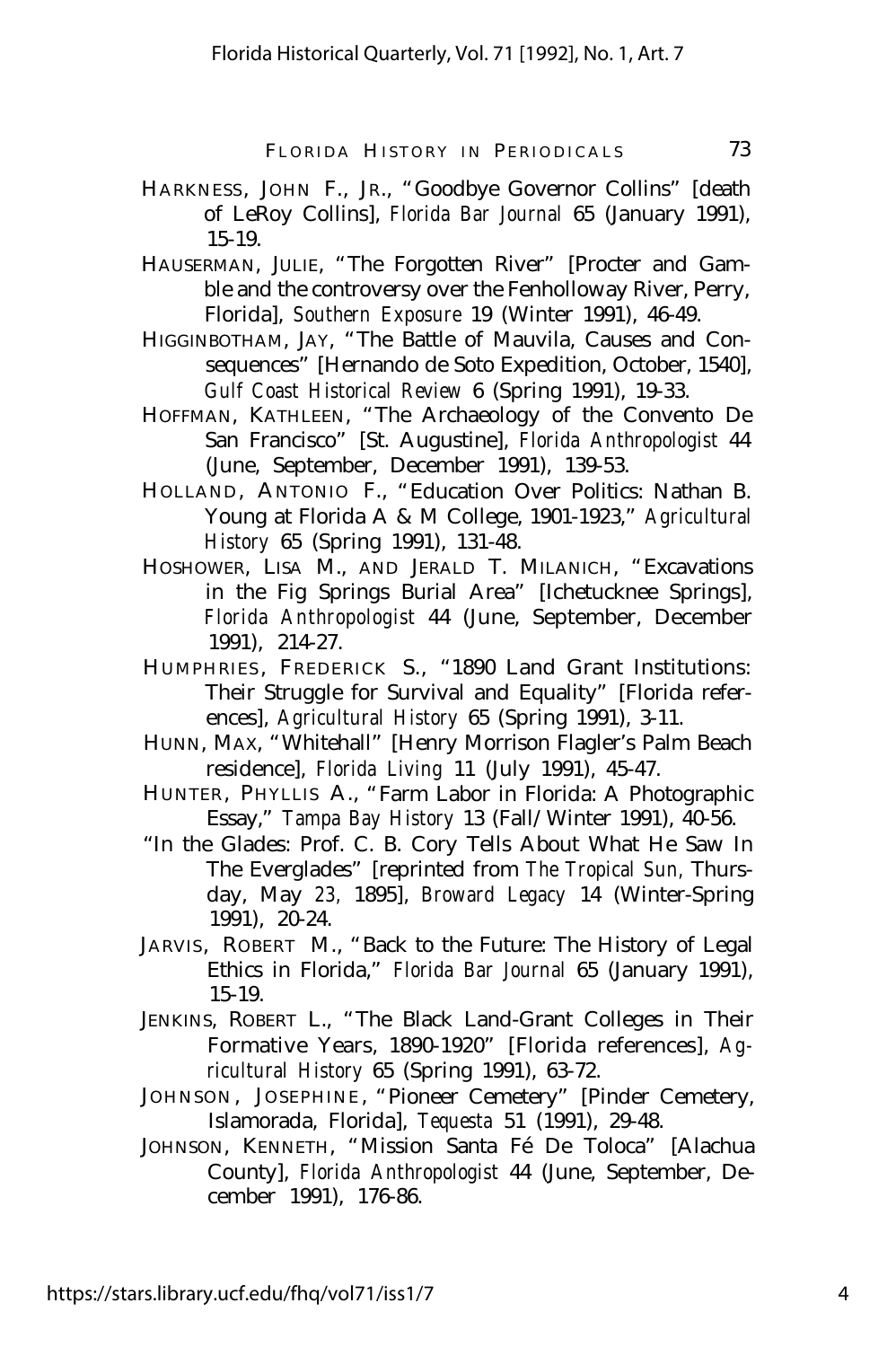| 74 |  | FLORIDA HISTORICAL QUARTERLY |  |
|----|--|------------------------------|--|
|----|--|------------------------------|--|

JONES, JOHN PAUL, "Gem of the Hills" [Clermont and Minneola], *Florida Living* 11 (June 1991), 12-15.

 \_\_\_\_\_\_\_\_\_\_\_\_\_\_ ,"Meet Montverde, Florida," *Florida Living* (February 1991), 28-31.

\_\_\_\_\_\_\_\_\_\_\_\_\_\_ , "Montverde Academy," *Florida Living* 11 (March 1991), 8-9.

\_\_\_\_\_\_\_\_\_\_\_\_\_\_ , "The Other Park Avenue" [Winter Park], *Florida Living* 11 (June 1991), 5-8.

\_\_\_\_\_\_\_\_\_\_\_\_\_\_ , "Quincy . . . City of Timeless Beauty," *Florida Living* 11 (September 1991), 4-8.

- KANNER, ELLEN, "Cuba & Florida: Exploring a Personal Connection" [Raul Rodriguez and George "Rocky" Harper], *South Florida History Magazine* 18 (Fall 1991), 20-26.
- KLOS, GEORGE, "Blacks and Seminoles," *South Florida History Magazine* 18 (Spring 1991), 12-15.
- KNETSCH, JOE, "The Canal Era in West Florida: 1821-1845," *Gulf Coast Historical Review* 7 (Fall 1991), 38-51.
	- \_\_\_\_\_\_\_\_\_\_\_\_\_\_ , "Governor Broward and the Details of Dredging: 1908," *Broward Legacy* 14 (Winter-Spring 1991), 38-44.
- KOZY, CHARLENE JOHNSON, "Tories Transplanted: The Caribbean Exile and Plantation Settlement of Southern Loyalists" [Florida references], *Georgia Historical Quarterly* 75 (Spring 1991), 18-42.
- KRAMER, WILLIAM H., "Walter Reid Clark, Broward County's Legendary Sheriff: The Formative Years," *Broward Legacy* 14 (Winter-Spring 1991), 25-31.
- LANDERS, JANE," Gracia Real de Santa Teresa de Mose: A Free Black Town in Spanish Colonial Florida," *El Escribano* 28 (1991), 81-112.
- LARSEN, CLARK SPENCER, "On the Frontier of Contact: Mission Bioarchaeology in La Florida," *Florida Anthropologist* 44 (June, September, December 1991), 285-94.
- "The Las Olas Casino Pool" [reprinted from the *Fort Lauderdale Daily News,* Monday, December 1, 1930], *Broward Legacy* 14 (Summer-Fall 1991), 43-45.
- LAYCOCK, GEORGE, "'Good Times' Are Killing the [Florida] Keys," *Audubon* (September-October 1991), 38-49.
- LENOX, TERESA B., "Parrot Jungle: Miami's Postcard Perfect Attraction," *South Florida History Magazine* 18 (Winter 1991), 9-11.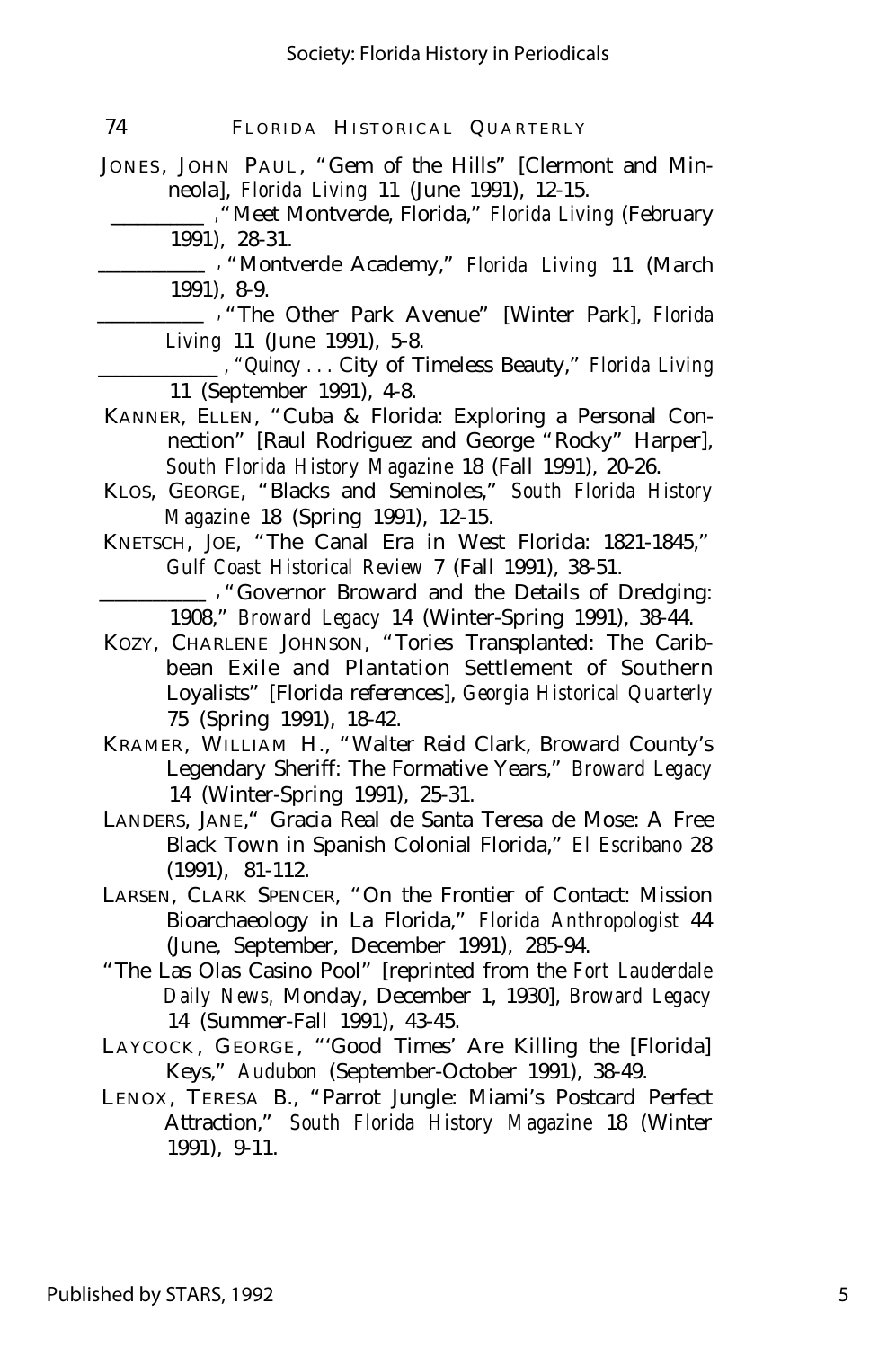- LONGINO, CHARLES F., JR., AND PHILIP J. PERRICONE, "The Elderly Population of South Florida, 1950-1990," *Florida Geographer* 25 (December 1991), 2-19.
- LOUCKS , L. JILL , "Spanish-Indian Interaction on the Florida Missions: The Archaeology of Baptizing Spring" [Suwanee County], *Florida Anthropologist* 44 (June, September, December 1991), 204-13.
- LUER, GEORGE M., "Historical Resources at the Pineland Site, Lee County, Florida," *Florida Anthropologist* 44 (March 1991), 59-75.
- MACLEISH, WILLIAM H., "From Sea to Shining Sea: 1492," [Southwest Florida and the Gulf Coast], *Smithsonian* 22 (November 1991), 34-49.
- MARRINAN, ROCHELLE A., "Archaeological Investigations at Mission Patale, 1989-1991" [near present-day Tallahassee], *Florida Anthropologist* 44 (June, September, December 1991), 228-54.
- MCEWAN, BONNIE G., "Hispanic Life on the Seventeenth-Century Florida Frontier," *Florida Anthropologist* 44 (June, September, December 1991), 255-67.
- MCGUIRE, WILLIAM, "A Connecticut Yankee in St. Augustine, 1863" [Samuel W. Wolcott of the Seventh Regiment of Connecticut Volunteers Infantry], *El Escribano* 28 (1991), 56-80.
- MCIVER, STUART, "The River of Grass Still Flows" [pictorial history of the Everglades], *South Florida History Magazine* 18 (Fall 1991), 11-19.
- MCKAY, JAMES, JR., "Reminiscences of Capt. James McKay, Jr." [reprinted from "History of Tampa of the Olden Days," *Tampa Daily Times,* December 18, 1923], *The Sunland Tribune* 17 (November 1991), 78-87.
- MILLS, BILL, "Merchant and Naval Shipping of British Pensacola, *1763-1781," Pensacola History Illustrated* 4 (Winter 1991), 7-18.
- MILLS, DONNA RACHEL, "U.S. Military Marriages in Florida, Cuba, and the Canal Zone, 1894-1912," *National Genealogical Society Quarterly* 79 (September 1991), 218-20.
- MITCHEM, JEFFREY M., "Beads and Pendants from San Luis De Talimali: Interferences from Varying Contexts," *Florida Anthropologist* 44 (June, September, December 1991), 307-15.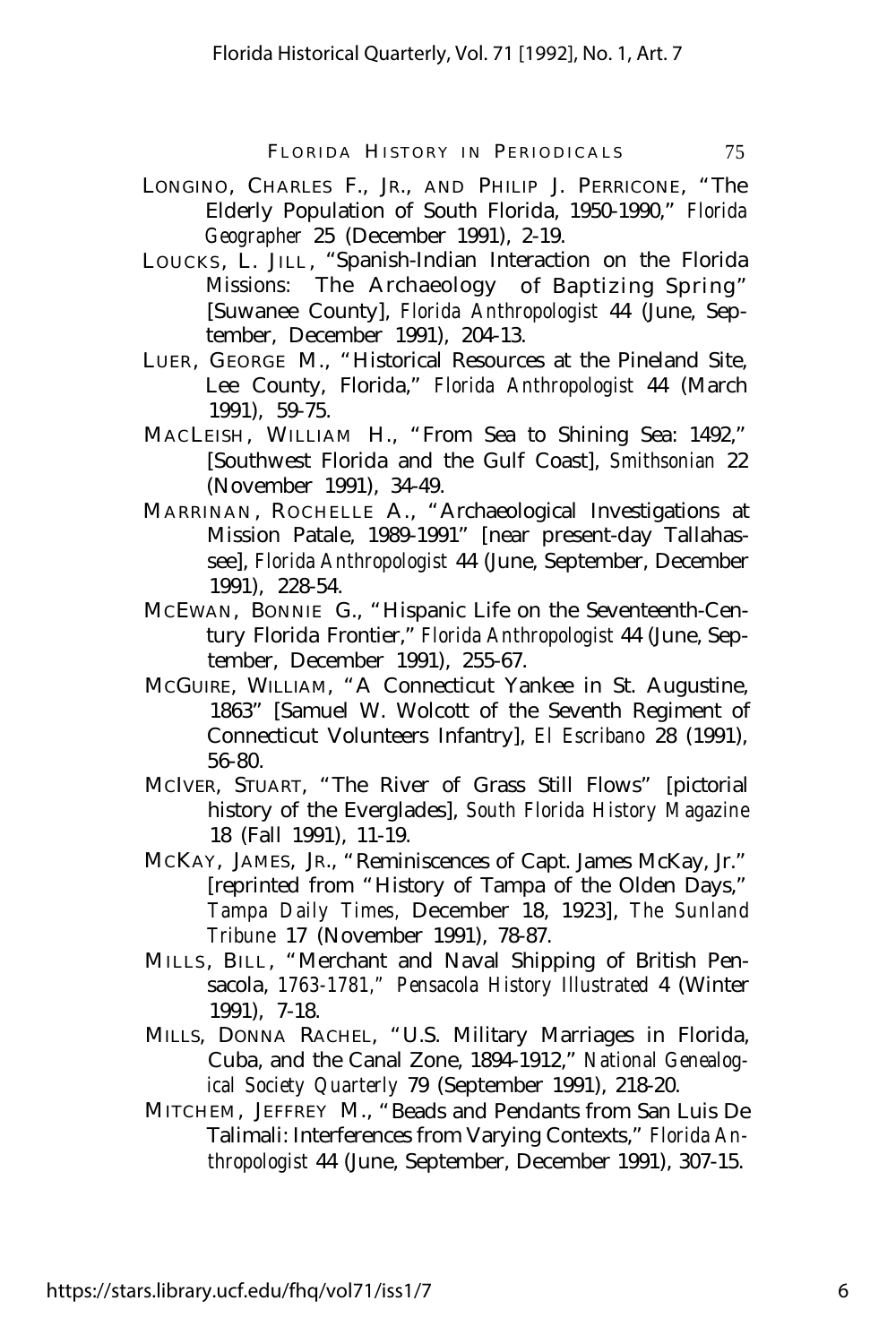76 FLORIDA HISTORICAL QUARTERLY

- MONTERO, DENA, "Training at Tampa's Drew Field During World War II: An Oral Memoir," *Tampa Bay History* 13 (Spring/Summer 1991), 63-76.
- MOORE, JACK B., "The Champ [Jack Dempsey] Fights Back," *South Florida History Magazine* 18 (Spring 1991), 4-7, 25-26.
- NELSON, ANNE O'NEIL, "Sprawl No More" [Florida's Growth Management Act], *Southern Exposure* 19 (Winter 1991), 21.
- NIEBCH, JANE, "Jupiter Pioneers Traveled by Boat," *South Florida History Magazine* 18 (Fall 1991), 4-7.
- NOLL, STEVEN, "Southern Strategies for Handling the Black Feebleminded: From Social Control to Profound Indifference" [Florida references], *Journal of Policy History* 3 (No. 2, 1991), 130-51.
- PARSONS, MARJORIE DICKEY, "The October 1947 'Hurricane': Disaster on the Top of Disaster," *Broward Legacy* 14 (Summer-Fall 1991), 31-36.
- PATTON, PHIL, "In Seaside, Florida, the Forward Thing is to Look Backward," *Smithsonian* 21 (January 1991), 82-93.
- POCHUREK, PATRICIA, "Inness Manor" [Tarpon Springs], *Florida Living* 11 (May 1991), 34-35.
- PONKO, VINCENT, "The Navy as Entrepreneur: Naval Radio Stations on the Gulf Coast Before the Depression" [Florida references], *Gulf Coast Historical Review* 6 (Spring 1991), 34-48.
- RASMUSSEN, WAYNE D., "The 1890 Land-Grant Colleges and Universities: A Centennial Overview" [Florida references], *Agricultural History* 65 (Spring 1991), 168-72.
- REITZ, ELIZABETH J., "Evidence for Animal Use at the Missions of Spanish Florida," *Florida Anthropologist* 44 (June, September, December 1991), 295-306.
- RESNICK, ROSALIND, "No Margin, No Mission" [Florida's hospitals], *Florida Trend* 34 (May 1991), 65-67.
- ROGERS, GEORGE C., JR., "A Tribute to Henry Laurens" [Florida references], *South Carolina Historical Magazine* 92 (October 1991), 269-76.
- RUCKER , BRIAN R., "Dog Days in Old Pensacola," *Pensacola History Illustrated* 4 (Winter 1991), 25-30.
- SALLS, BETTY RUTH, "Federal Point Then and Now," *Florida Living* 11 (November 1991), 9-11.
- SANCHEZ, ARSENIO M., "Tampa's Early Lighting and Transportation," *The Sunland Tribune* 17 (November 1991), 27-32.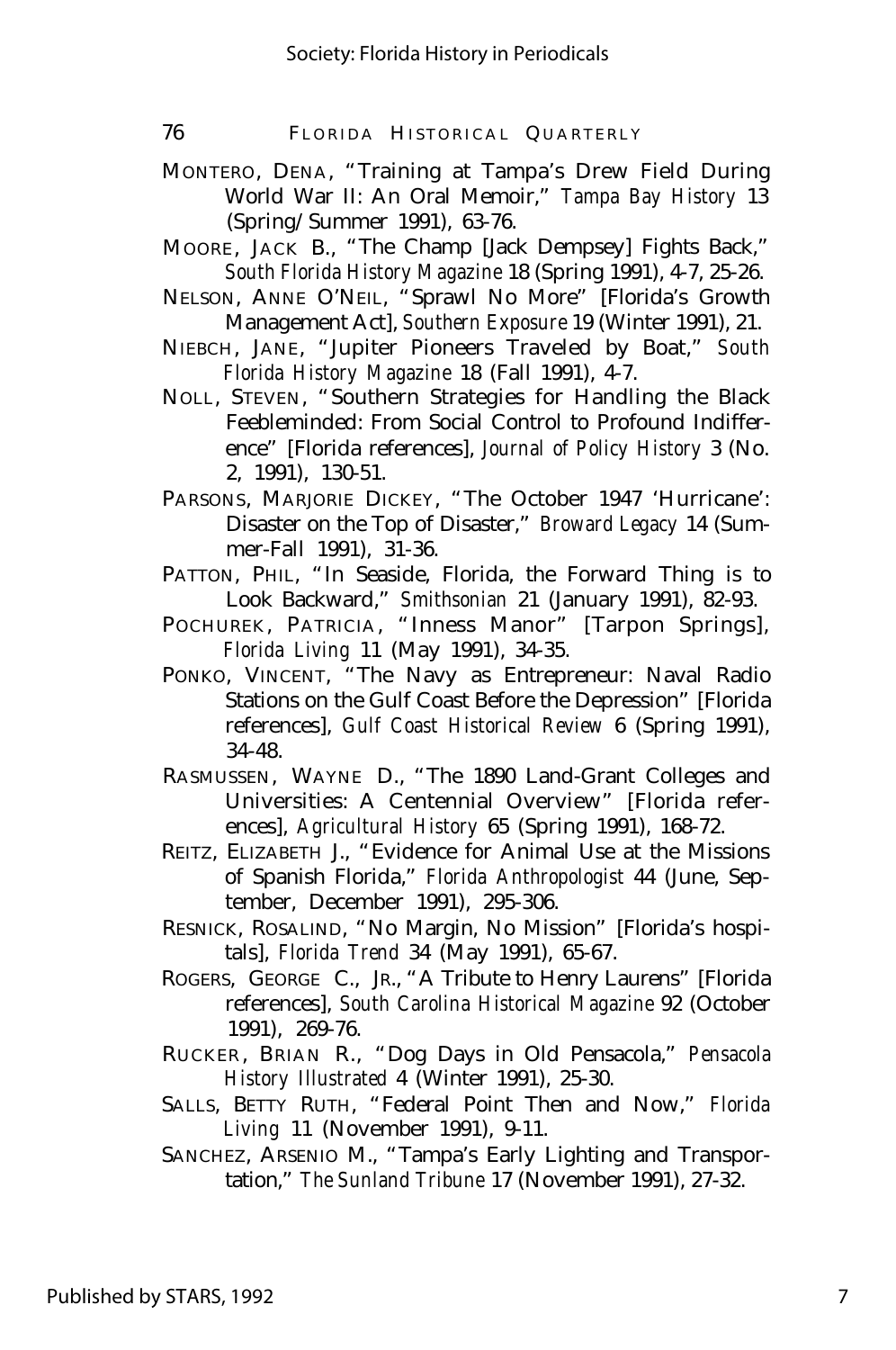, "West Tampa and the Cigar Industry: A Photographic Essay," *Tampa Bay History* 13 (Spring/Summer 1991), 44-62.

- SAUNDERS, REBECCA, "Architecture of the Missions Santa María and Santa Catalina De Amelia" [Amelia Island], *Florida Anthropologist* 44 (June, September, December 1991), 126- 58.
- SAUNDERS, ROBERT W., "A Synopsis of the Civil Rights Struggle in Tampa and the Role of the Tampa Branch of the National Association for the Advancement of Colored People," *The Sunland Tribune* 17 (November 1991) ,51-61.
- SCARRY, C. MARGARET, "Plant production and Procurement in Apalachee Province," *Florida Anthropolopist* 44 (June, September, December 1991), 285-94.
- SCHNUR, JAMES A., "Desegregation of Public Schools in Pinellas County, Florida," *Tampa* Bay *History* 13 (Spring/Summer 1991), 26-43.
- SMILEY, NIXON, "Pioneering in Suburbia: Part II" [Dade County], *Tequesta* 51 (1991), 49-80.
- SOBEL, DARA, "Marjory Stoneman Douglas," *Audubon* (July-August 1991), 30-40.
- STARK, JACK, "Florida's Only Petrified Reef" [Crandon Park, Miami], *Florida Living* 11 (July 1991), 30-31.
- STONE, SPESSARD, "Profile of Capt. John Parker" [a pioneer settler and cattleman in Hillsborough County], *The Sunland Tribune* 17 (November 1991), 21-23.

\_\_\_\_\_\_\_\_\_\_ , "Profile of Lloyd Davis," [a mulatto orange grower in Hillsborough County], *The Sunland Tribune* 17 (November 1991), 25-26.

- SUNDAHL, DANIEL J., "Zora Neale Hurston: A Voice of Her Own/An Entertainment in Herself," *Southern Studies* 1 (Fall 1990), 243-56.
- TAYLOR, ROBERT A., "A Civil War Incident on Tampa Bay: Two Contemporary Views," *Tampa Bay History* 13 (Spring/ Summer 1991), 77-79.

 , "Crime and Race Relations in Jacksonville, 1884- 1892," *Southern Studies* 2 (Spring 1991), 17-37.

THOMAS, DAVID HURST, "The Archaeology of Mission Santa Catalina De Guale: Our First Fifteen Years," *Florida Anthropologist* 44 (June, September, December 1991), 107-25.